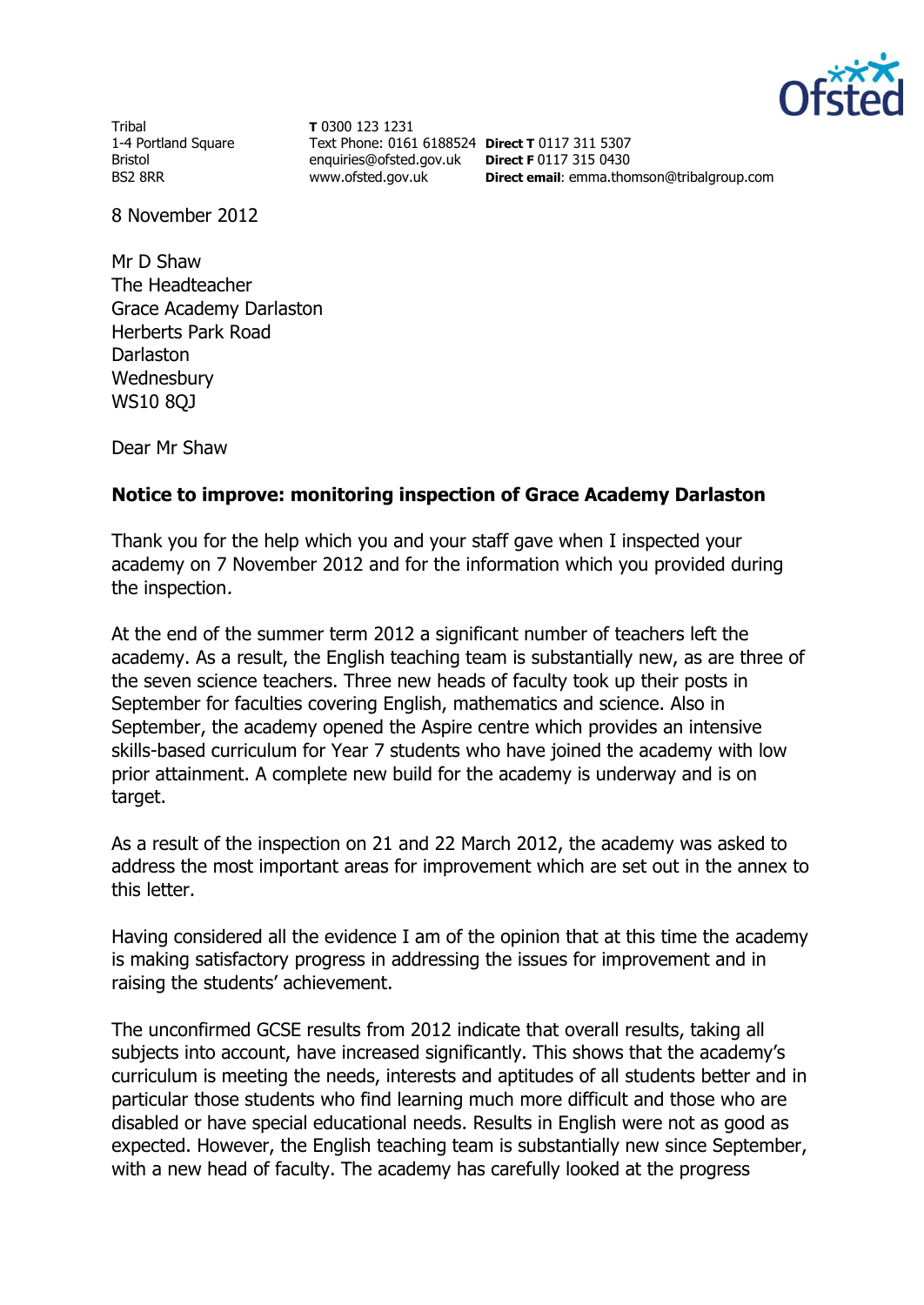

students are currently making and has engaged an external consultant to check on the findings. This confirms that progress in English is now improved and inspection evidence backs this up. GCSE mathematics results improved in 2012, and the progress that students make is closer to national expectations. Students make more progress in lessons across all subjects. This progress is aided by new schemes of learning recently introduced. These have been totally rewritten in each of English, mathematics and science and are matched closely to the students' previous understanding. The planning of future work is therefore much closer to their needs. Formal and systematic ways of keeping a check on students' progress have also been standardised across the academy so that leaders and managers can check more easily that the required progress is being made at regular intervals.

The quality of teaching is improving. Past weaknesses have been successfully eradicated. About a third of teachers are relatively new in their careers, and this presents both challenges and opportunities. Teachers are enthusiastic and work well in their faculty teams to share practice and develop the new schemes of learning. Each faculty has an experienced member of staff as a teaching and learning consultant and they are effectively enabling their less experienced colleagues to develop rapidly. In addition, the academy has secured the services of an experienced consultant who is working across the academy for one year to support the development of teachers' expertise. Some newer teachers are currently less skilled than more experienced colleagues in enabling their students to be active and independent learners. Through well planned professional development, work is in progress to equip teachers to develop students' literacy skills across the curriculum more effectively. This is having an impact in some faculties but, as the training is still on-going, the impact is not yet substantial. The new Aspire centre in Year 7 is proving effective in enabling students who enter the academy with weak literacy skills to make good progress in their reading, writing and wider social skills.

Students' behaviour is improving. The academy's behaviour policy has been updated and re-launched. It provides an appropriate balance of rewards and sanctions. In most lessons teachers manage behaviour well, but this is not yet consistently the case with teachers newer to the profession.

The academy specialism for business and enterprise continues to have a positive impact on the academy. In particular, the links fostered with industry and commerce have made an impact on improving the self-esteem and engagement of some students who are at risk of becoming uninterested or dissatisfied by what the school can offer, by giving them an insight into realistic and challenging opportunities that exist for them when they leave the academy.

The academy's statement of action has been assessed by Ofsted as fit for purpose. It is proving to be a useful tool to promote improvement. Academy planning is thorough. Accountability through self-evaluation, both to governors and to the Grace Academy Foundation, is accurate and regular.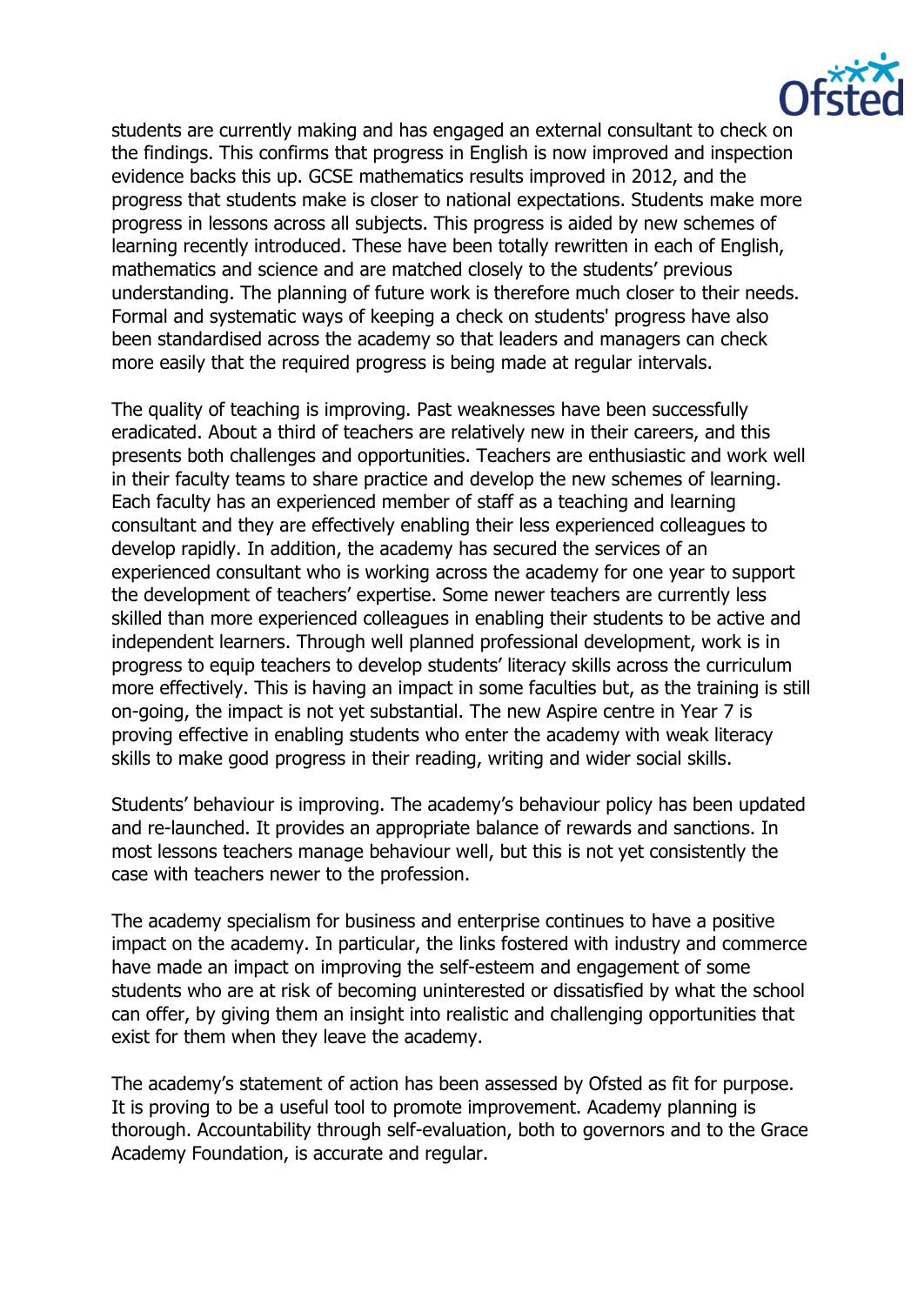

The academy has been well supported by central officers of the Grace Academy Foundation, by a Principal from another Grace academy and by teachers from Grace academies. Very valuable support has been received in legal and human resources areas, in mentoring staff, and in moderating the standards of work of students and the quality of teaching.

I hope that you have found the inspection helpful in promoting improvement in your academy. This letter will be posted on the Ofsted website.

Yours sincerely

Robert Barbour **Her Majesty's Inspector**